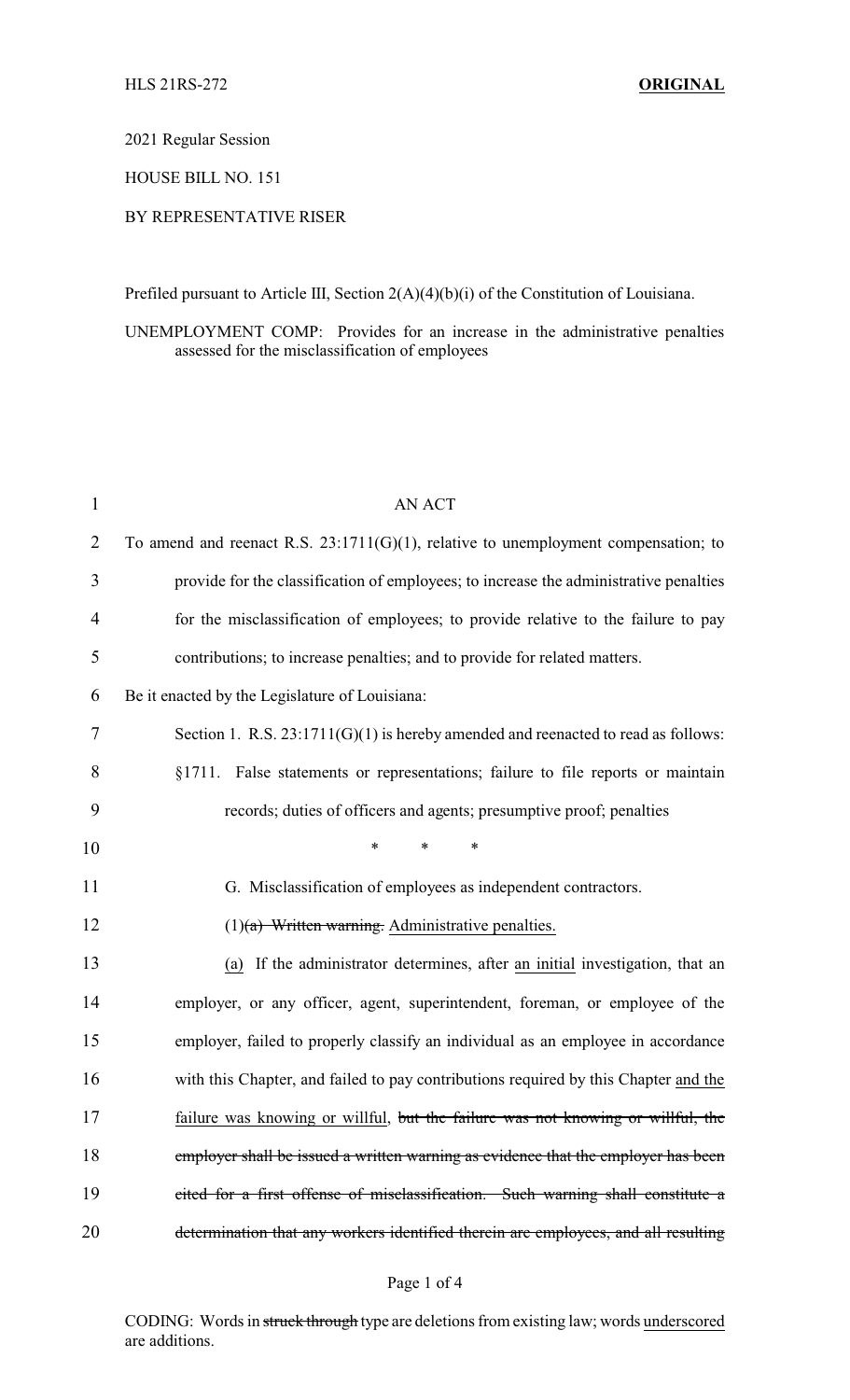contributions, interest and penalties shall be due, and shall be appealable as provided 2 in this Section. However, no administrative penalties shall be due, then, in addition to any contributions, interest, and penalties otherwise due, the administrator may assess an administrative penalty of not more than five thousand dollars.

 (b) Administrative penalties. If the administrator determines, afterthe second investigation, that an employer, or any officer, agent, superintendent, foreman, or 7 employee of the employer, after June 30, 2013, and subsequent to the issuance of a written warning, failed to properly classify an individual as an employee and failed to pay contributions in accordance with this Chapter, then, in addition to any contributions, interest, and penalties otherwise due, the administrator may assess an 11 administrative penalty of not more than two hundred fifty dollars ten thousand dollars per each such individual.

 (c) Thereafter, any such After any subsequent investigation, any failure by an employer to properly classify an individual as an employee and pay contributions 15 due shall be subject to an administrative penalty of not more than five hundred twenty-five thousand dollars per each such individual. In determining the amount of the administrative penalty imposed, the administrator shall consider factors including previous violations by the employer, the seriousness of the violation, the good faith of the employer, and the size of the employer's business.

20  $(d)(i)$  If, after an employer has been issued a written warning and is subsequently found, on two or more separate occasions, to have failed to properly classify an individual as an employee, the employer may also be subject to an 23 additional fine of not less than one hundred dollars nor more than one thousand 24 dollars fifty thousand dollars, or imprisoned for not less than thirty days nor more 25 than ninety days, or both. For the purpose of this Subsection, each employee so misclassified shall constitute a separate offense.

 (ii) In addition to any penalty imposed pursuant to the provisions of Subparagraph (b) or (c) of this Paragraph, if any employer is subsequently found, on two or more separate occasions, to have failed to properly classify an individual as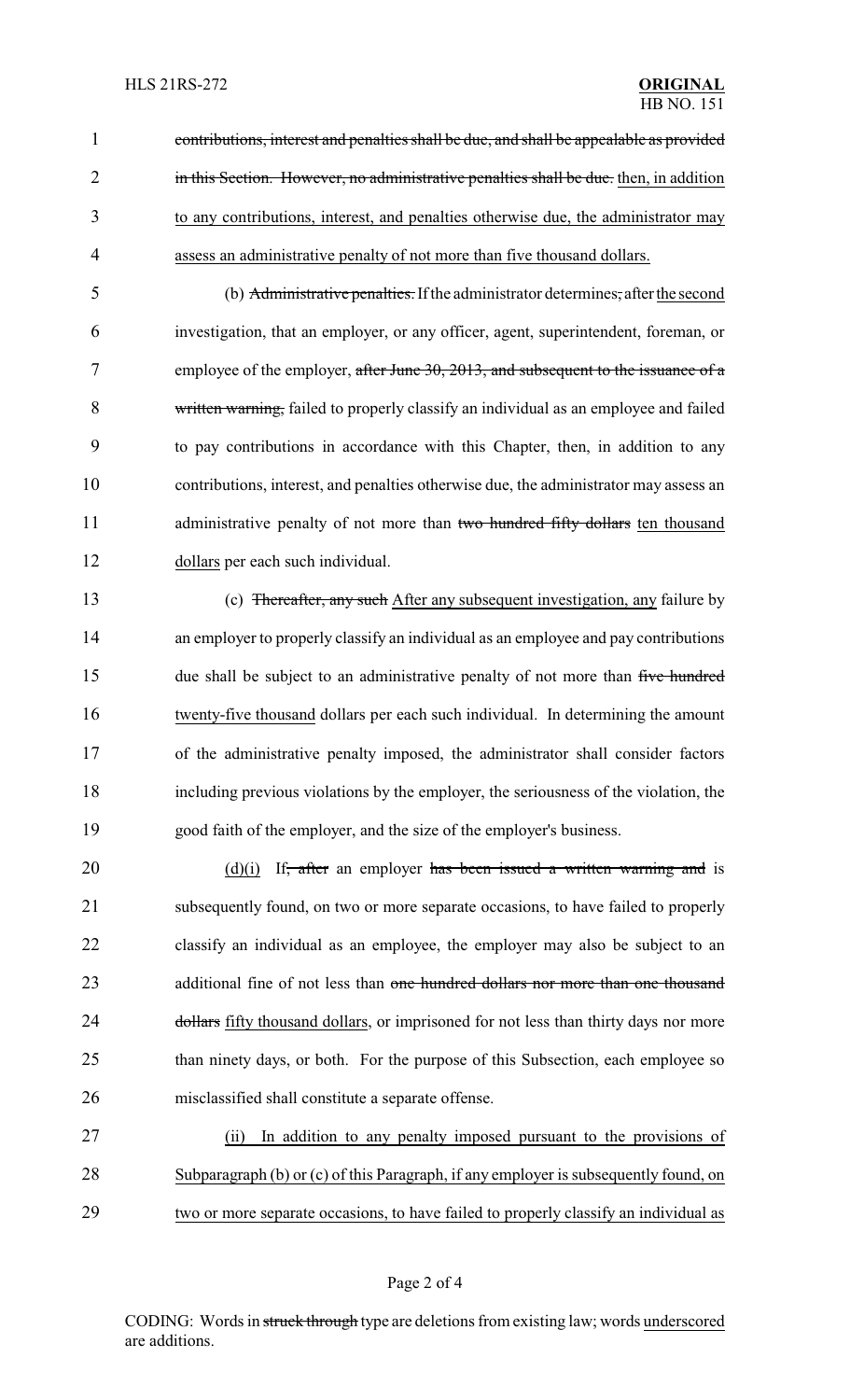| $\mathbf{1}$   | an employee, the employer shall be ineligible to receive any tax rebate from the state |
|----------------|----------------------------------------------------------------------------------------|
| $\overline{2}$ | to which he was otherwise entitled.                                                    |
| 3              | $(d)(e)$ No such determination shall be final or effective, and no resulting           |
| 4              | administrative penalty shall be assessed, unless the administrator first provides the  |
| 5              | employer with written notification by certified mail of the determination, including   |
| 6              | the amount of the proposed contributions, interest, and penalties determined to be     |
| 7              | due and of the opportunity to request a fair hearing, of which a record shall be made  |
| 8              | within thirty days of the mailing of such the notice. The hearing request may be       |
| 9              | made by mail, as evidenced by the official postmarked date, or by otherwise timely     |
| 10             | delivering such appeal. If the employer does not request a hearing within the thirty-  |
| 11             | day period the determination shall become final and effective, and the contributions,  |
| 12             | interest, and penalties due shall be assessed.                                         |
| 13             | *<br>*                                                                                 |
|                |                                                                                        |

## DIGEST

The digest printed below was prepared by House Legislative Services. It constitutes no part of the legislative instrument. The keyword, one-liner, abstract, and digest do not constitute part of the law or proof or indicia of legislative intent. [R.S. 1:13(B) and 24:177(E)]

| HB 151 Original | 2021 Regular Session | Riser |
|-----------------|----------------------|-------|
|                 |                      |       |

**Abstract:** Increases the administrative penalties for employers who misclassify employees and fail to pay unemployment insurance contributions.

Present law provides that when it is discovered that an employer has not properly classified employees and has failed to pay contributions as requested by present law, that he shall receive a written warning if there is evidence that his failure to properly classify and pay contributions was not knowing or willful.

Proposed law deletes present law regarding the written warning and instead provides that upon an initial investigation through which it is determined that an employer has knowingly and willfully misclassified employees, in addition to any contributions, interest, and penalties otherwise due, the administrator may assess an administrative penalty of up to \$5,000 per employee.

Present law provides that upon a second offense of misclassification, the administrator shall assess a penalty of up to \$250 for each misclassified employee, in addition to the contributions, interest, and penalties owed.

Proposed law changes the penalty for a second offense from up to \$250 to up to \$10,000 per misclassified employee in addition to the contributions, interest, and penalties owed.